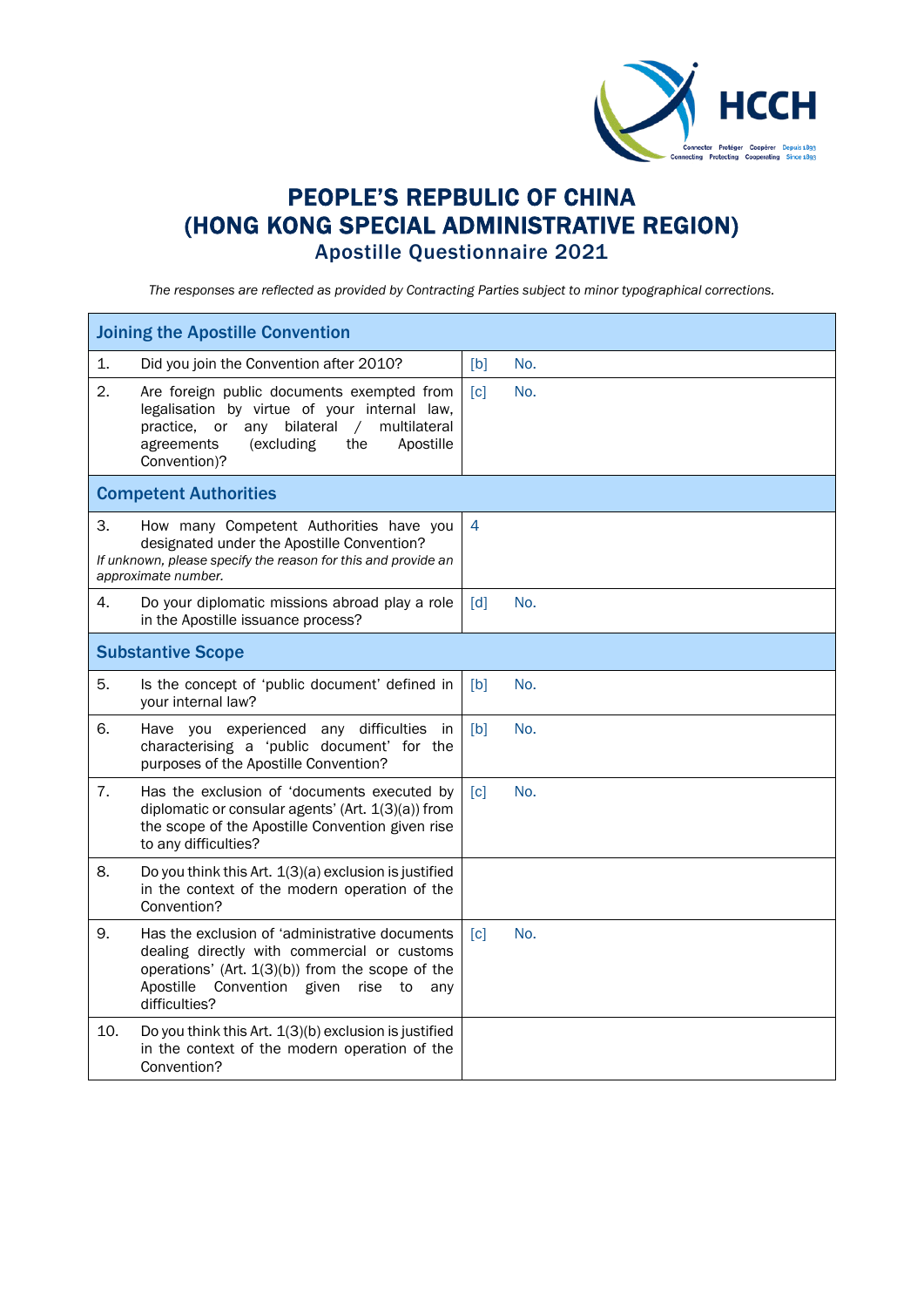| 11.<br>Do you issue (outgoing) or accept (incoming) |                                                                                                                                                                                                                                               |                                                                                                                                                                                                      |                                                                      | Issue                | Accept |   |
|-----------------------------------------------------|-----------------------------------------------------------------------------------------------------------------------------------------------------------------------------------------------------------------------------------------------|------------------------------------------------------------------------------------------------------------------------------------------------------------------------------------------------------|----------------------------------------------------------------------|----------------------|--------|---|
|                                                     | Apostilles for any of the following categories of<br>document?                                                                                                                                                                                | Certificates of origin                                                                                                                                                                               |                                                                      |                      |        |   |
|                                                     |                                                                                                                                                                                                                                               |                                                                                                                                                                                                      |                                                                      |                      |        |   |
|                                                     |                                                                                                                                                                                                                                               | Import licences                                                                                                                                                                                      |                                                                      |                      |        |   |
|                                                     |                                                                                                                                                                                                                                               | Health and safety certificates<br>issued by the relevant<br>government authorities or                                                                                                                | X                                                                    |                      |        |   |
|                                                     |                                                                                                                                                                                                                                               | Certificates of products                                                                                                                                                                             |                                                                      |                      |        |   |
|                                                     |                                                                                                                                                                                                                                               |                                                                                                                                                                                                      | Certificates of conformity                                           |                      |        |   |
|                                                     |                                                                                                                                                                                                                                               | End user certificates<br>(i.e. documents certifying that the<br>buyer is the end user of acquired                                                                                                    |                                                                      |                      |        |   |
|                                                     |                                                                                                                                                                                                                                               |                                                                                                                                                                                                      | Commercial invoices                                                  |                      |        |   |
|                                                     | <b>Apostille Process</b>                                                                                                                                                                                                                      |                                                                                                                                                                                                      |                                                                      |                      |        |   |
|                                                     | <b>Certification of Public Documents</b>                                                                                                                                                                                                      |                                                                                                                                                                                                      |                                                                      |                      |        |   |
| 12.                                                 | Do any of your public documents require some<br>other intermediate certification before the<br>issuance of an Apostille?                                                                                                                      | [b]<br>No, an intermediate certification is not required<br>for any public document; Apostilles are issued directly<br>upon the public document.                                                     |                                                                      |                      |        |   |
| <b>Requesting an Apostille (Outgoing)</b>           |                                                                                                                                                                                                                                               |                                                                                                                                                                                                      |                                                                      |                      |        |   |
| 13.                                                 | How can an Apostille be requested?                                                                                                                                                                                                            | [a]<br>In person.                                                                                                                                                                                    |                                                                      |                      |        | X |
|                                                     |                                                                                                                                                                                                                                               | [b]<br>By post.<br>X                                                                                                                                                                                 |                                                                      |                      |        |   |
|                                                     |                                                                                                                                                                                                                                               | By email.<br>[c]                                                                                                                                                                                     |                                                                      |                      |        |   |
|                                                     |                                                                                                                                                                                                                                               | [d]                                                                                                                                                                                                  | Through a website.                                                   |                      |        |   |
|                                                     |                                                                                                                                                                                                                                               | Other.<br>[e]                                                                                                                                                                                        |                                                                      |                      |        |   |
| 14.                                                 | When issuing an Apostille, do you enquire about<br>the State of destination?                                                                                                                                                                  | No.<br>$\lceil d \rceil$                                                                                                                                                                             |                                                                      |                      |        |   |
| 15.                                                 | How long does it take for an Apostille to be<br>issued?                                                                                                                                                                                       | In-person request<br>(paper Apostille)                                                                                                                                                               | Other requests<br>(from the time of<br>receipt) (paper<br>Apostille) | e-Apostille requests |        |   |
|                                                     |                                                                                                                                                                                                                                               | Within five<br>working days                                                                                                                                                                          | Within five<br>working days                                          |                      |        |   |
| 16.                                                 | Does your Competent Authority impose a fee for<br>issuing an Apostille?                                                                                                                                                                       | Yes, a single price for all Apostilles.<br>[a]<br>HK\$125                                                                                                                                            |                                                                      |                      |        |   |
| <b>Issuing an Apostille (Outgoing)</b>              |                                                                                                                                                                                                                                               |                                                                                                                                                                                                      |                                                                      |                      |        |   |
| 17.                                                 | How is the origin of a public document verified<br>for the purpose of issuing an Apostille (i.e.<br>verification of the authenticity of the signature,<br>the capacity of the signer, and the identity of the<br>seal / stamp (Art. $5(2)$ )? | Single Competent Authority.<br>[a]<br>An electronic database of sample signatures /<br>$\left[\text{iii}\right]$<br>seals / stamps.                                                                  |                                                                      |                      |        |   |
| 18.                                                 | How does a Competent Authority address<br>situations where it is unable to verify the origin<br>of the public document?                                                                                                                       | [b]<br>The Competent Authority will contact the issuing<br>authority to confirm authenticity but will not issue the<br>Apostille until the new signature, stamp or seal is added<br>to the database. |                                                                      |                      |        |   |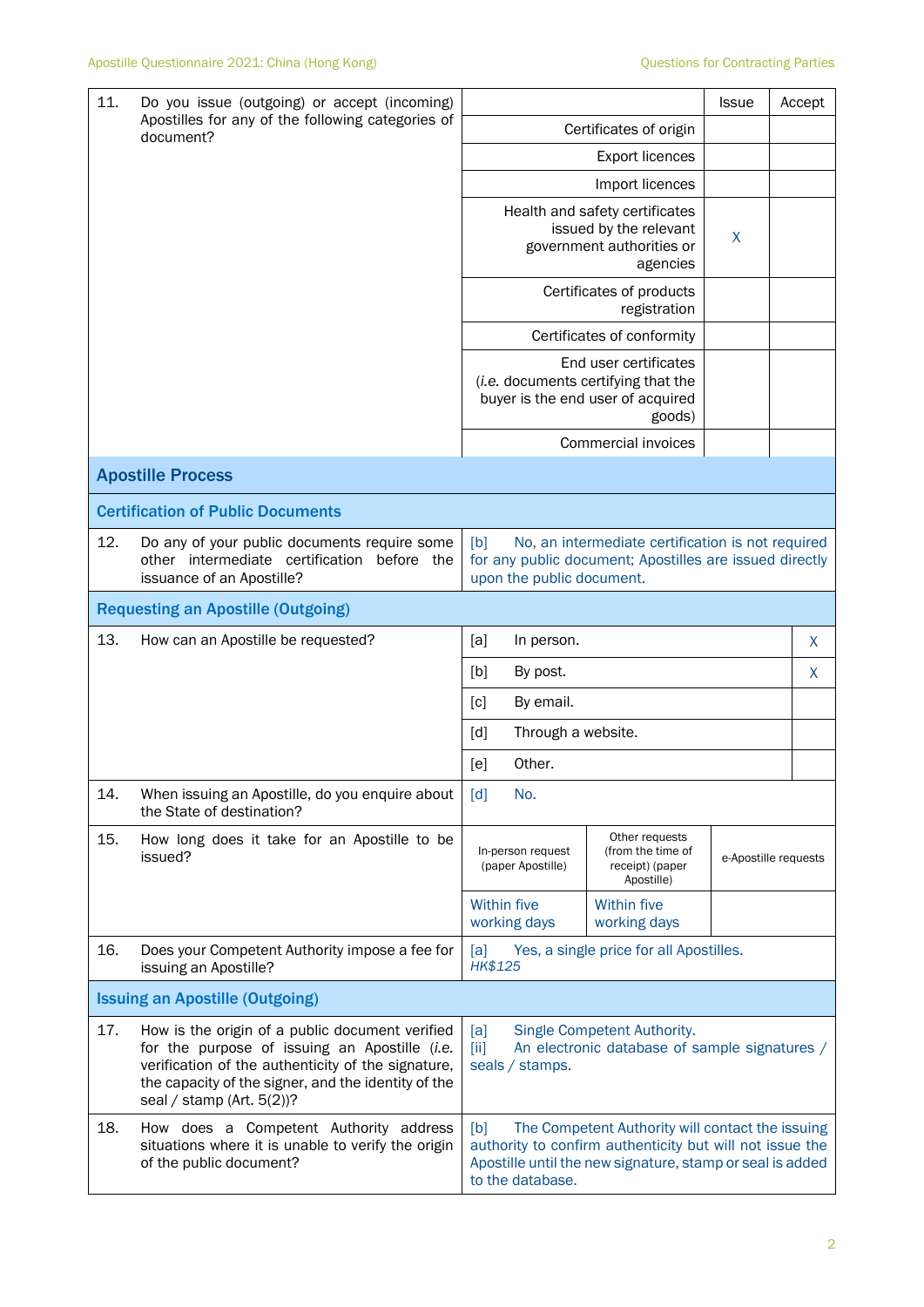| 19.                        | In what language(s) are the 10 standard items<br>of your Apostilles available?                                                                                               | [b]<br>In two languages.<br><b>English and Traditional Chinese</b> |                                                                                                                                           |    |
|----------------------------|------------------------------------------------------------------------------------------------------------------------------------------------------------------------------|--------------------------------------------------------------------|-------------------------------------------------------------------------------------------------------------------------------------------|----|
| 20.                        | In what language(s) are the blank fields of your<br>Apostilles filled in?                                                                                                    | [b]<br>In two languages.<br><b>English and Traditional Chinese</b> |                                                                                                                                           |    |
| 21.                        | How are the blank fields of your Apostilles filled<br>in?                                                                                                                    | $\lceil c \rceil$<br><b>Seal</b>                                   | Other.                                                                                                                                    |    |
| <b>Apostille Registers</b> |                                                                                                                                                                              |                                                                    |                                                                                                                                           |    |
| 22.                        | How is your Apostille register, required by<br>Article 7, maintained?                                                                                                        | [a]<br>$[1]$<br>Register).                                         | Single Competent Authority.<br>Electronic form, publicly accessible online (e-                                                            |    |
| 23.                        | What particulars are contained in your Apostille<br>register?                                                                                                                | [a]                                                                | Number and date of the Apostille<br>(required).                                                                                           | X. |
|                            |                                                                                                                                                                              | [b]                                                                | Name and capacity of the person signing<br>the document and $/$ or the name of<br>authority whose seal or stamp is affixed<br>(required). | X  |
|                            |                                                                                                                                                                              | [c]                                                                | Name and / or type of underlying<br>document.                                                                                             |    |
|                            |                                                                                                                                                                              | $\lceil d \rceil$                                                  | Description of the contents of underlying<br>document.                                                                                    |    |
|                            |                                                                                                                                                                              | [ <sub>e</sub> ]                                                   | Name of the applicant.                                                                                                                    |    |
|                            |                                                                                                                                                                              | [f]                                                                | State of destination.                                                                                                                     |    |
|                            |                                                                                                                                                                              | [g]                                                                | Copy of the Apostille.                                                                                                                    |    |
|                            |                                                                                                                                                                              | [h]                                                                | Copy of the underlying document.                                                                                                          |    |
|                            |                                                                                                                                                                              | $[1]$                                                              | Other.                                                                                                                                    |    |
| 24.                        | Is there a limit to how long records can be<br>retained on the Apostille register?                                                                                           | [d]                                                                | No.                                                                                                                                       |    |
| 25.                        | If your register is not publicly accessible, how<br>frequently do your Competent Authorities<br>receive requests to verify an Apostille they have<br>issued in the register? | [g]<br>Not applicable, register is publicly accessible.            |                                                                                                                                           |    |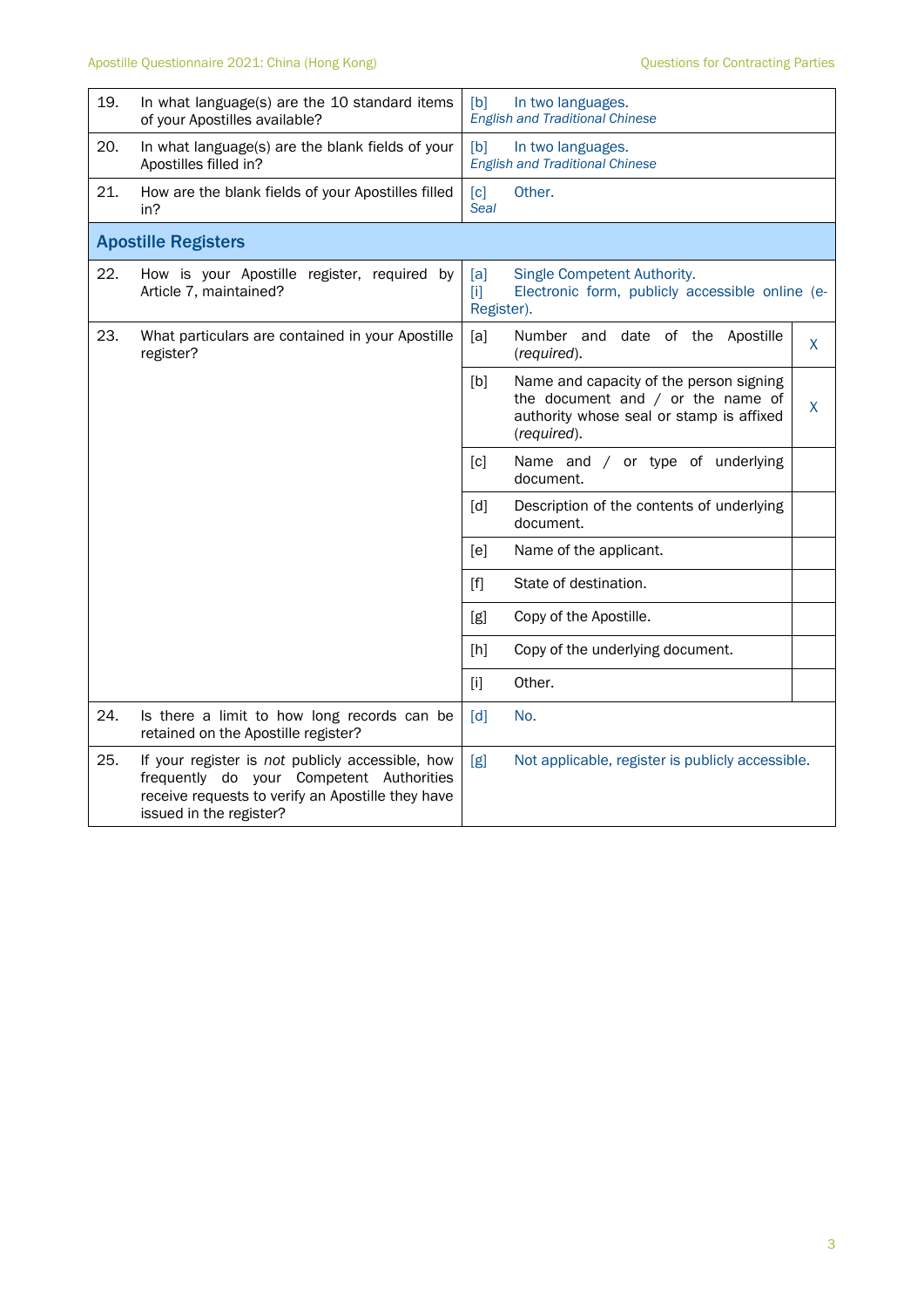| <b>Technology &amp; the e-APP</b>                                                                                                                                                                     |                                                                                                                                                                                                                                                                                                                                                                                                                                                                                                                                                                                                                                                                                                                                                                                                                                     |  |  |  |
|-------------------------------------------------------------------------------------------------------------------------------------------------------------------------------------------------------|-------------------------------------------------------------------------------------------------------------------------------------------------------------------------------------------------------------------------------------------------------------------------------------------------------------------------------------------------------------------------------------------------------------------------------------------------------------------------------------------------------------------------------------------------------------------------------------------------------------------------------------------------------------------------------------------------------------------------------------------------------------------------------------------------------------------------------------|--|--|--|
| 26.<br>Under your internal law, do you recognise<br>electronic / digital signatures as functionally<br>equivalent to handwritten signatures (i.e. can a<br>public document be signed electronically)? | Yes.<br>[a]<br>Electronic Transactions Ordinance (Cap. 553) (enacted in<br>January 2000) [Internal Note: As for the date of enactment,<br>please<br>refer<br>OGCIO's<br>webpage<br>to<br>at:<br>https://www.ogcio.gov.hk/en/our_work/regulation/eto/ordi<br>nance/introduction/]                                                                                                                                                                                                                                                                                                                                                                                                                                                                                                                                                    |  |  |  |
|                                                                                                                                                                                                       | Sections $6(1)$ and $6(1A)$ of the Electronic Transactions<br>Ordinance (Cap. 553) recognise electronic signature and<br>digital signature respectively in different circumstances.<br>Note, however, the restriction on the person signing the<br>document and the person to whom the signature is to be<br>given (i.e. whether or not they are acting on behalf of a<br>government entity). Note also section 3 of Cap. 553, which<br>excludes the application of section 6 to any requirement for<br>the signature of a person under a rule of law in a matter or<br>for an act set out in Schedule 1 thereto, unless that rule of<br>law expressly provides otherwise. Thus, other factors have to<br>be taken into account in considering whether a particular<br>"public document" may be signed electronically or digitally. |  |  |  |
|                                                                                                                                                                                                       | https://www.elegislation.gov.hk/hk/cap553                                                                                                                                                                                                                                                                                                                                                                                                                                                                                                                                                                                                                                                                                                                                                                                           |  |  |  |
| 27.<br>Under your internal law, are public documents<br>executed, or able to be executed, in electronic<br>form (whether or not they are to be used abroad<br>under the Convention)?                  | [a]<br>Yes.                                                                                                                                                                                                                                                                                                                                                                                                                                                                                                                                                                                                                                                                                                                                                                                                                         |  |  |  |
| For Parties that answered yes to Q27.                                                                                                                                                                 | [a]<br>All public documents.                                                                                                                                                                                                                                                                                                                                                                                                                                                                                                                                                                                                                                                                                                                                                                                                        |  |  |  |
| 27.1. What categories of public documents are<br>executed, or able to be executed, in electronic<br>form (whether or not they are to be used abroad<br>under the Convention)?                         | [b]<br>Civil status documents (e.g. birth, death<br>and<br>marriage<br>certificates)<br>and<br>certificates of non-impediment.                                                                                                                                                                                                                                                                                                                                                                                                                                                                                                                                                                                                                                                                                                      |  |  |  |
|                                                                                                                                                                                                       | $\lceil c \rceil$<br>Other<br>administrative<br>documents<br>(including decisions from administrative<br>tribunals or decision-making bodies).                                                                                                                                                                                                                                                                                                                                                                                                                                                                                                                                                                                                                                                                                      |  |  |  |
|                                                                                                                                                                                                       | [d]<br>Extracts from commercial registers and<br>other registers.                                                                                                                                                                                                                                                                                                                                                                                                                                                                                                                                                                                                                                                                                                                                                                   |  |  |  |
|                                                                                                                                                                                                       | [e]<br>Notarial authentications of signatures.                                                                                                                                                                                                                                                                                                                                                                                                                                                                                                                                                                                                                                                                                                                                                                                      |  |  |  |
|                                                                                                                                                                                                       | $[f]$<br>Other notarial acts.                                                                                                                                                                                                                                                                                                                                                                                                                                                                                                                                                                                                                                                                                                                                                                                                       |  |  |  |
|                                                                                                                                                                                                       | Diplomas<br>other<br>education<br>[g]<br>and<br>documents.                                                                                                                                                                                                                                                                                                                                                                                                                                                                                                                                                                                                                                                                                                                                                                          |  |  |  |
|                                                                                                                                                                                                       | [h]<br>Court documents, including judgments.                                                                                                                                                                                                                                                                                                                                                                                                                                                                                                                                                                                                                                                                                                                                                                                        |  |  |  |
|                                                                                                                                                                                                       | Patents or other documents pertaining to<br>$[1]$<br>intellectual property rights.                                                                                                                                                                                                                                                                                                                                                                                                                                                                                                                                                                                                                                                                                                                                                  |  |  |  |
|                                                                                                                                                                                                       | [j]<br>Documents relating to adoptions.                                                                                                                                                                                                                                                                                                                                                                                                                                                                                                                                                                                                                                                                                                                                                                                             |  |  |  |
|                                                                                                                                                                                                       | Translations.<br>[k]                                                                                                                                                                                                                                                                                                                                                                                                                                                                                                                                                                                                                                                                                                                                                                                                                |  |  |  |
|                                                                                                                                                                                                       | Medical or health certificates.<br>$[]$                                                                                                                                                                                                                                                                                                                                                                                                                                                                                                                                                                                                                                                                                                                                                                                             |  |  |  |
|                                                                                                                                                                                                       | Criminal records.<br>[m]                                                                                                                                                                                                                                                                                                                                                                                                                                                                                                                                                                                                                                                                                                                                                                                                            |  |  |  |
|                                                                                                                                                                                                       | Import or export licences.<br>[n]                                                                                                                                                                                                                                                                                                                                                                                                                                                                                                                                                                                                                                                                                                                                                                                                   |  |  |  |
|                                                                                                                                                                                                       | Certificates of origin.<br>[0]                                                                                                                                                                                                                                                                                                                                                                                                                                                                                                                                                                                                                                                                                                                                                                                                      |  |  |  |
|                                                                                                                                                                                                       | Certificates of conformity.<br>[p]                                                                                                                                                                                                                                                                                                                                                                                                                                                                                                                                                                                                                                                                                                                                                                                                  |  |  |  |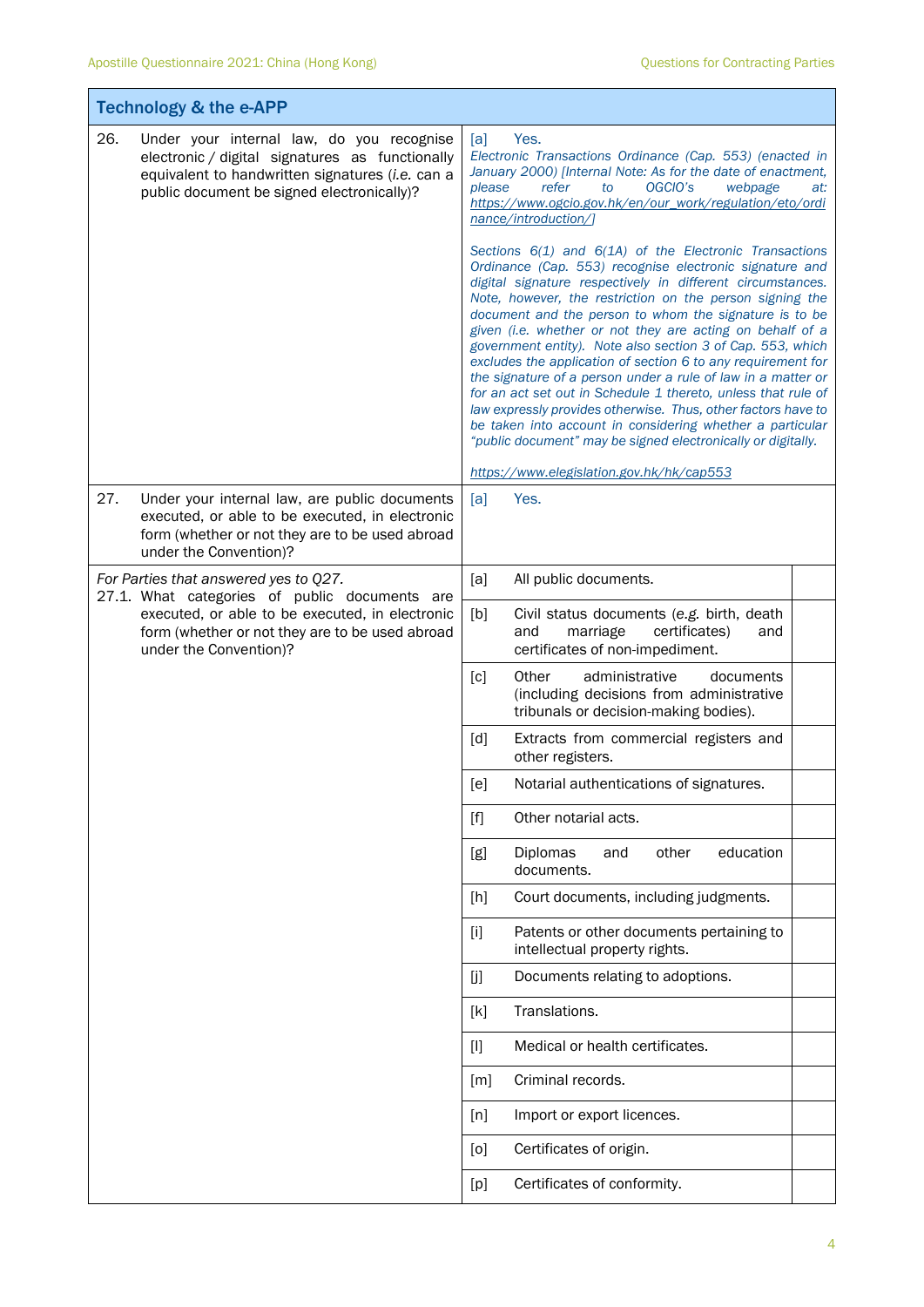|                                                                                                                                                                                                                             |                                                                                                                                                                 | [q]                         | Other.<br>Generally speaking, our internal law does not<br>expressly require or allow public documents to be<br>executed in electronic form. At present, most public<br>documents are executed in paper form.                                                                            | X  |
|-----------------------------------------------------------------------------------------------------------------------------------------------------------------------------------------------------------------------------|-----------------------------------------------------------------------------------------------------------------------------------------------------------------|-----------------------------|------------------------------------------------------------------------------------------------------------------------------------------------------------------------------------------------------------------------------------------------------------------------------------------|----|
| For Parties that answered yes to Q27.<br>27.2. Approximately what percentage of your public<br>documents are originally executed in electronic<br>form (whether or not they are to be used abroad<br>under the Convention)? |                                                                                                                                                                 |                             |                                                                                                                                                                                                                                                                                          |    |
| 28.                                                                                                                                                                                                                         | Do you issue e-Apostilles?                                                                                                                                      | [b]<br>$[1]$<br>due course. | No.<br>We are studying the use of e-Apostilles and plan<br>to implement the e-Apostille component.<br>The Judiciary of the HKSAR is currently working on the<br>implementation of an e-filing system. The Judiciary of the<br>HKSAR would consider the implementation of e-Apostilles in |    |
|                                                                                                                                                                                                                             | For Parties that answered no to Q28.                                                                                                                            | [a]                         | Internal law limitations.                                                                                                                                                                                                                                                                | X  |
|                                                                                                                                                                                                                             | 28.1. What challenges are you facing that may prevent<br>you from implementing the e-Apostille?                                                                 | [b]                         | Judicial or administrative structure.                                                                                                                                                                                                                                                    | X. |
|                                                                                                                                                                                                                             |                                                                                                                                                                 | [c]                         | Implementation challenges (e.g. lack of<br>resources, lack of infrastructure).                                                                                                                                                                                                           |    |
|                                                                                                                                                                                                                             |                                                                                                                                                                 | [d]                         | Cost.                                                                                                                                                                                                                                                                                    |    |
|                                                                                                                                                                                                                             |                                                                                                                                                                 | [ <sub>e</sub> ]            | System interoperability / compatibility.                                                                                                                                                                                                                                                 | X  |
|                                                                                                                                                                                                                             |                                                                                                                                                                 | [f]                         | Security concerns.                                                                                                                                                                                                                                                                       |    |
|                                                                                                                                                                                                                             |                                                                                                                                                                 | [g]                         | Other.                                                                                                                                                                                                                                                                                   |    |
| For Parties that answered no to Q28.<br>28.2. How do you issue an Apostille for a public<br>document executed in electronic form?                                                                                           |                                                                                                                                                                 |                             |                                                                                                                                                                                                                                                                                          |    |
| 29.                                                                                                                                                                                                                         | Are your authorities<br>equipped to<br>accept<br>incoming e-Apostilles?                                                                                         |                             |                                                                                                                                                                                                                                                                                          |    |
| 30.                                                                                                                                                                                                                         | Do you maintain an e-Register?                                                                                                                                  | [a]                         | Yes.                                                                                                                                                                                                                                                                                     |    |
| For Parties that answered yes to Q30.<br>30.2. What technology is used to maintain your<br>e-Register?                                                                                                                      |                                                                                                                                                                 | [a]                         | A government-built platform.                                                                                                                                                                                                                                                             |    |
| 31.                                                                                                                                                                                                                         | Have you been in contact with other Competent<br>Authorities that operate an e-APP component<br>and exchanged information and / or relevant<br>experience?      | [b]                         | No.                                                                                                                                                                                                                                                                                      |    |
| <b>Issues with Apostilles</b>                                                                                                                                                                                               |                                                                                                                                                                 |                             |                                                                                                                                                                                                                                                                                          |    |
| 32.                                                                                                                                                                                                                         | Has an Apostille <i>issued</i> by your Competent<br>Authority ever been refused by the authorities of<br>another Contracting Party on the following<br>grounds: | [a]                         | Form requirements (e.g. square-shaped,<br>sides of at least nine centimetres, border,<br>ink, etc).                                                                                                                                                                                      |    |
|                                                                                                                                                                                                                             |                                                                                                                                                                 | [b]                         | The manner in which the Apostille was<br>affixed / attached<br>underlying<br>the<br>to<br>document.                                                                                                                                                                                      |    |
|                                                                                                                                                                                                                             |                                                                                                                                                                 | [c]                         | The Apostille was not signed.                                                                                                                                                                                                                                                            |    |
|                                                                                                                                                                                                                             |                                                                                                                                                                 | [d]                         | οf<br>One<br>the<br>standard<br>or<br>more<br>informational items were not filled in.                                                                                                                                                                                                    |    |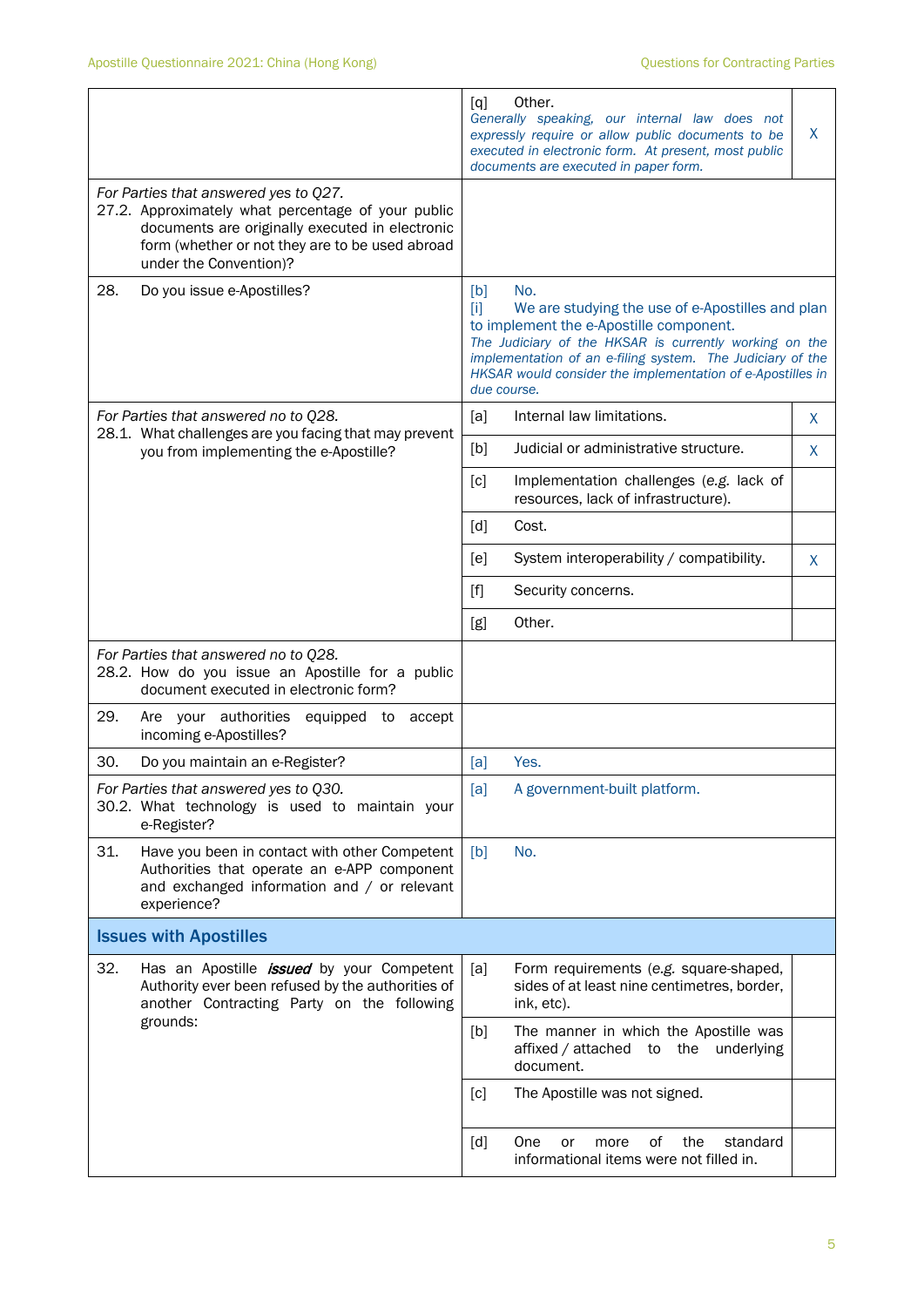|     |                                                                                                                                                          | [e]   | The Apostille was in electronic form (an<br>e-Apostille).                                           |   |
|-----|----------------------------------------------------------------------------------------------------------------------------------------------------------|-------|-----------------------------------------------------------------------------------------------------|---|
|     |                                                                                                                                                          | $[f]$ | The underlying public document was in<br>electronic form.                                           |   |
|     |                                                                                                                                                          | [g]   | The underlying public document had<br>expired / was not issued within a certain<br>timeframe.       |   |
|     |                                                                                                                                                          | [h]   | The underlying document was not a<br>public document under the law of the<br>destination.           |   |
|     |                                                                                                                                                          | $[1]$ | Other.                                                                                              |   |
|     |                                                                                                                                                          | [j]   | Unknown.                                                                                            | X |
|     |                                                                                                                                                          | [k]   | No / Not applicable.                                                                                |   |
| 33. | Has your Competent Authority ever been<br>requested by external Competent Authorities to<br>certify or confirm your procedure for issuing<br>Apostilles? | [b]   | No.                                                                                                 |   |
| 34. | Has an Apostille <i>received</i> by your authorities<br>ever been refused on the following grounds:                                                      | [a]   | The issuing State was not a Contracting<br>Party to the Apostille Convention.                       |   |
|     |                                                                                                                                                          | [b]   | Form requirements (e.g. square-shaped,<br>sides of at least nine centimetres, border,<br>ink, etc). |   |
|     |                                                                                                                                                          | [c]   | The manner in which the Apostille was<br>affixed / attached<br>underlying<br>the<br>to<br>document. |   |
|     |                                                                                                                                                          | [d]   | The Apostille was not signed.                                                                       |   |
|     |                                                                                                                                                          | [e]   | One<br>οf<br>the<br>standard<br>or<br>more<br>informational items were not filled in.               |   |
|     |                                                                                                                                                          | $[f]$ | The Apostille was in electronic form (an<br>e-Apostille).                                           |   |
|     |                                                                                                                                                          | [g]   | The underlying public document was in<br>electronic form.                                           |   |
|     |                                                                                                                                                          | [h]   | The underlying public document had<br>expired / was not issued within a certain<br>timeframe.       |   |
|     |                                                                                                                                                          | $[1]$ | The underlying document was not a<br>public document under the law of the<br>destination.           |   |
|     |                                                                                                                                                          | [j]   | Other.                                                                                              |   |
|     |                                                                                                                                                          | [k]   | Unknown.                                                                                            | X |
|     |                                                                                                                                                          | $[1]$ | No / Not applicable.                                                                                |   |